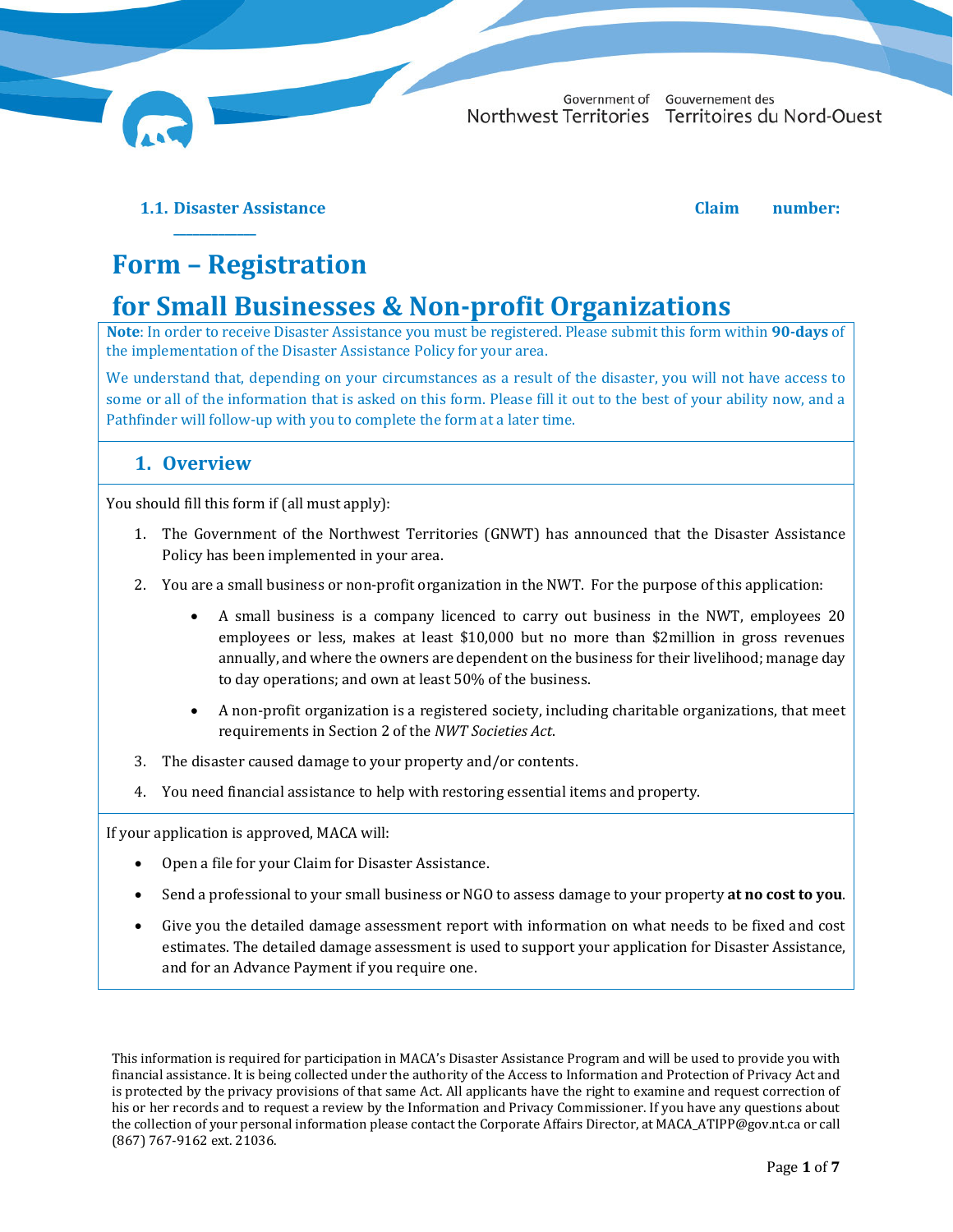



It may take time for a professional to assess your damage, so take pictures of the damages to your property and any repairs you make.

Keep invoices and receipts of repairs you make. Track your labour hours.

## **2. Applicant Information**

| I want to apply as a:                                            | Is it located on a First Nation Reserve? |              |         |
|------------------------------------------------------------------|------------------------------------------|--------------|---------|
| Small business<br>$\Box$                                         | $\square$ Yes                            |              |         |
| Non-profit Organization<br>$\Box$                                | No<br>$\Box$                             |              |         |
| Name of the small business/NGO:                                  |                                          |              |         |
| First Name:                                                      | Last Name:                               |              |         |
| Title:                                                           |                                          |              |         |
| Telephone:                                                       | Other telephone:                         |              |         |
| Email address:                                                   |                                          |              |         |
| Co-applicant information (if applicable)                         |                                          |              |         |
| First Name:                                                      | Last Name:                               |              |         |
| Tittle:                                                          |                                          |              |         |
| Telephone:                                                       | Other telephone:                         |              |         |
| Email address:                                                   |                                          |              |         |
| Address of the damaged small business or Non-profit Organization |                                          |              |         |
| Address:                                                         |                                          |              |         |
| City/Town:                                                       |                                          |              | Po Box: |
| Territory: NT                                                    |                                          | Postal Code: |         |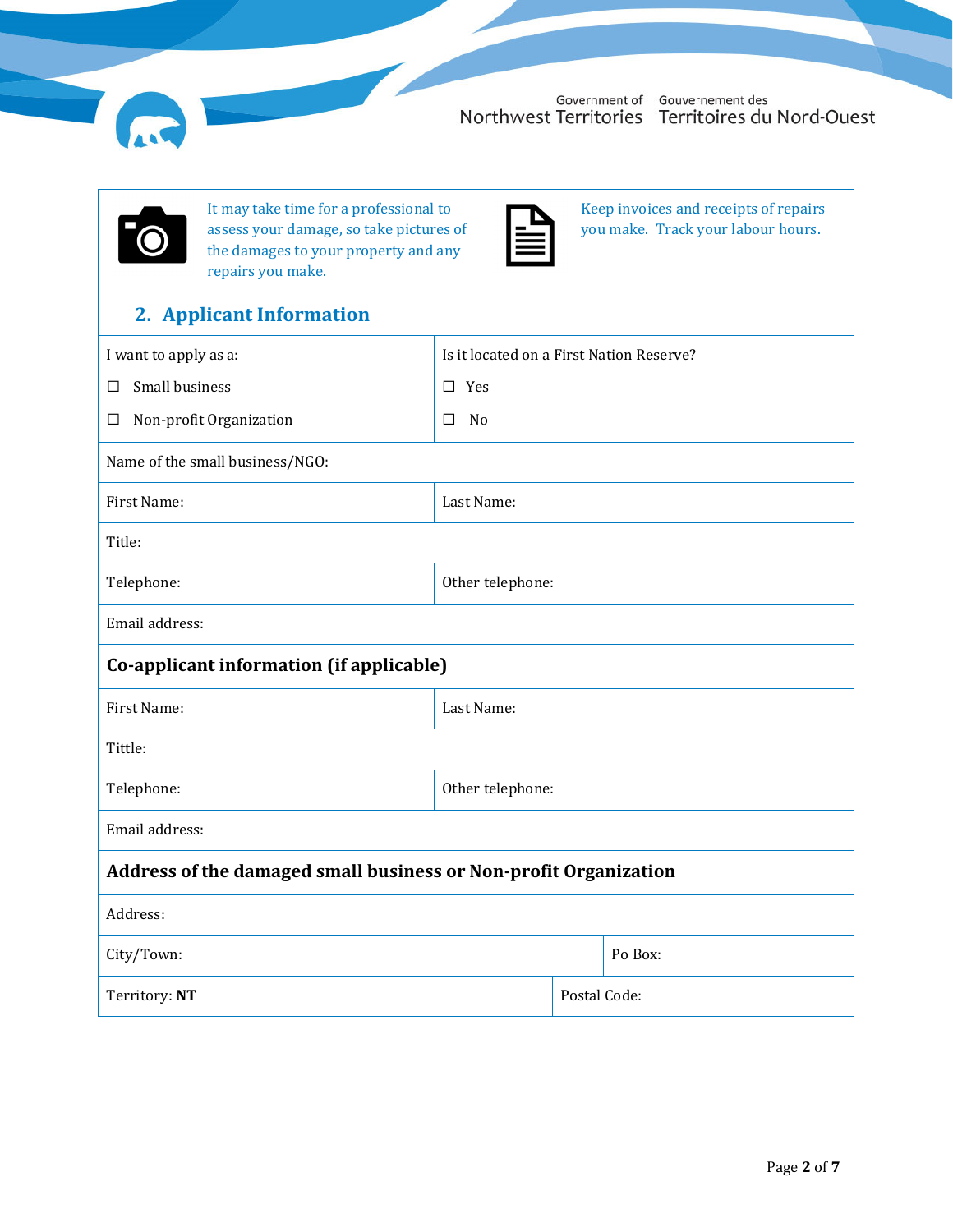

| Mailing address (if different)                                                                                                                       |         |                                                                                                                                                                                                                                                        |                                 |  |
|------------------------------------------------------------------------------------------------------------------------------------------------------|---------|--------------------------------------------------------------------------------------------------------------------------------------------------------------------------------------------------------------------------------------------------------|---------------------------------|--|
| Address:                                                                                                                                             |         |                                                                                                                                                                                                                                                        |                                 |  |
| City/Town:                                                                                                                                           | Po Box: |                                                                                                                                                                                                                                                        |                                 |  |
| Province/Territory:                                                                                                                                  |         |                                                                                                                                                                                                                                                        | Postal Code:                    |  |
| 3. Eligibility                                                                                                                                       |         |                                                                                                                                                                                                                                                        |                                 |  |
| Was the small business or non-profit organization built<br>in an area after it was identified as a risk zone (e.g.,<br>flood zone)?<br>$\square$ Yes |         | Structures built in an area after it was identified<br>as a risk-zone (e.g., flood zone) may not eligible,<br>however, if mitigation measures were put in place or a<br>flood level exceeded the historic high-water mark the<br>cost may be eligible. |                                 |  |
| $\square$ No                                                                                                                                         |         |                                                                                                                                                                                                                                                        |                                 |  |
| <b>Small businesses</b>                                                                                                                              |         |                                                                                                                                                                                                                                                        | <b>Non-profit organizations</b> |  |
| Is your small business registered to operate in the<br>NWT?                                                                                          |         | Is your organization registered to operate in the NWT and<br>meet the requirements of the NWT Societies Act?                                                                                                                                           |                                 |  |
| $\Box$ Yes                                                                                                                                           |         | $\square$ Yes                                                                                                                                                                                                                                          |                                 |  |
| No<br>$\Box$                                                                                                                                         |         | No<br>□                                                                                                                                                                                                                                                |                                 |  |
| As a business owner, are you dependent on the<br>business for your livelihood?<br>$\square$ Yes                                                      |         | Does your organization provide an essential service that<br>benefits the well-being of the entire community, for example<br>food, shelter, addictions programs, supporting for families<br>experiencing family violence?                               |                                 |  |
| $\square$ No                                                                                                                                         |         | Yes<br>$\Box$                                                                                                                                                                                                                                          |                                 |  |
|                                                                                                                                                      |         | No                                                                                                                                                                                                                                                     |                                 |  |
| Do you have 20 or less employees working for your<br>small business?                                                                                 |         | What essential service does your organization provide?                                                                                                                                                                                                 |                                 |  |
| $\square$ Yes                                                                                                                                        |         |                                                                                                                                                                                                                                                        |                                 |  |
| $\square$ No                                                                                                                                         |         |                                                                                                                                                                                                                                                        |                                 |  |
| Does the owner of the small business own at least 50%<br>of it and manage day-to-day operations?                                                     |         |                                                                                                                                                                                                                                                        |                                 |  |
| Yes<br>$\Box$                                                                                                                                        |         |                                                                                                                                                                                                                                                        |                                 |  |
| No                                                                                                                                                   |         |                                                                                                                                                                                                                                                        |                                 |  |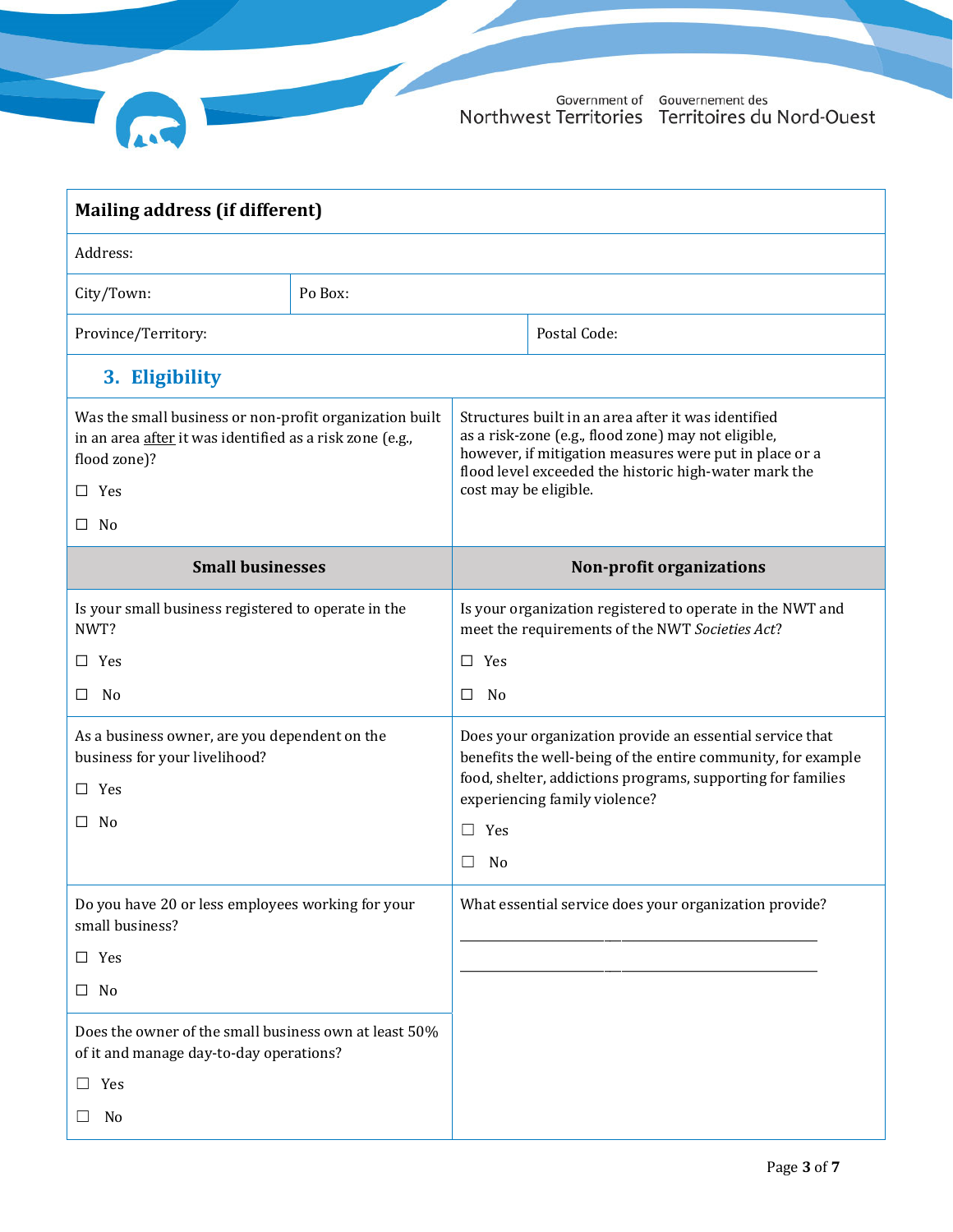| 4. Insurance |
|--------------|
|              |

You must submit a claim to your insurance company before applying for Disaster Assistance. The assistance program does not provide payments for damaged property or contents that are covered by insurance.

| Does your small business or<br>organization have insurance to cover<br>the damaged property/contents?<br>$\Box$ Yes                                                                                                                                                                                                                | If yes, what will your insurance cover?<br>The cost to repair/replace <b>all</b> the damaged property/contents.<br>⊔<br>The cost to repair/replace some of the damaged property/contents.<br>⊔ |  |  |  |
|------------------------------------------------------------------------------------------------------------------------------------------------------------------------------------------------------------------------------------------------------------------------------------------------------------------------------------|------------------------------------------------------------------------------------------------------------------------------------------------------------------------------------------------|--|--|--|
| No<br>$\Box$                                                                                                                                                                                                                                                                                                                       | The cost to repair/replace <b>none</b> of the damaged property / contents.<br>$\sqcup$                                                                                                         |  |  |  |
| If no, why not?                                                                                                                                                                                                                                                                                                                    |                                                                                                                                                                                                |  |  |  |
| Insurance was not available.                                                                                                                                                                                                                                                                                                       |                                                                                                                                                                                                |  |  |  |
| Insurance was not affordable.                                                                                                                                                                                                                                                                                                      |                                                                                                                                                                                                |  |  |  |
| Did not think insurance was needed.                                                                                                                                                                                                                                                                                                |                                                                                                                                                                                                |  |  |  |
| Other. Please explain: __________                                                                                                                                                                                                                                                                                                  |                                                                                                                                                                                                |  |  |  |
| 5. Your claim                                                                                                                                                                                                                                                                                                                      |                                                                                                                                                                                                |  |  |  |
| Disaster assistance does not cover the cost of all your damaged property, or loss that was preventable, insurable or<br>covered by any other type of assistance. Assistance will not be provided for the first \$5,000 of eligible expenses, and it<br>will not be provided for any costs that could be funded by another program. |                                                                                                                                                                                                |  |  |  |
|                                                                                                                                                                                                                                                                                                                                    | Do you think the value of damage or loss to your property and/or contents is more than \$5,000?                                                                                                |  |  |  |
| Yes<br>No<br>$\Box$                                                                                                                                                                                                                                                                                                                |                                                                                                                                                                                                |  |  |  |
|                                                                                                                                                                                                                                                                                                                                    | If the assistance application is approved, what will it be used for? Select all that apply to you.                                                                                             |  |  |  |
| Measures to prevent damage.<br>$\Box$                                                                                                                                                                                                                                                                                              |                                                                                                                                                                                                |  |  |  |
| Cleaning-up.<br>$\Box$                                                                                                                                                                                                                                                                                                             |                                                                                                                                                                                                |  |  |  |
| $\Box$                                                                                                                                                                                                                                                                                                                             | Contents of your small business or NGO (e.g., furniture, appliances, clothing, etc.).                                                                                                          |  |  |  |
| Lost inventory.<br>$\Box$                                                                                                                                                                                                                                                                                                          |                                                                                                                                                                                                |  |  |  |
| $\Box$                                                                                                                                                                                                                                                                                                                             | Repairs to access roads, earthworks, lawn, fence, landscaping, or the exterior of the property.                                                                                                |  |  |  |
| Repairs of buildings.<br>$\Box$                                                                                                                                                                                                                                                                                                    |                                                                                                                                                                                                |  |  |  |
| $\Box$                                                                                                                                                                                                                                                                                                                             | Mitigation enhancements to protect the property from future disasters.                                                                                                                         |  |  |  |
| $\Box$                                                                                                                                                                                                                                                                                                                             |                                                                                                                                                                                                |  |  |  |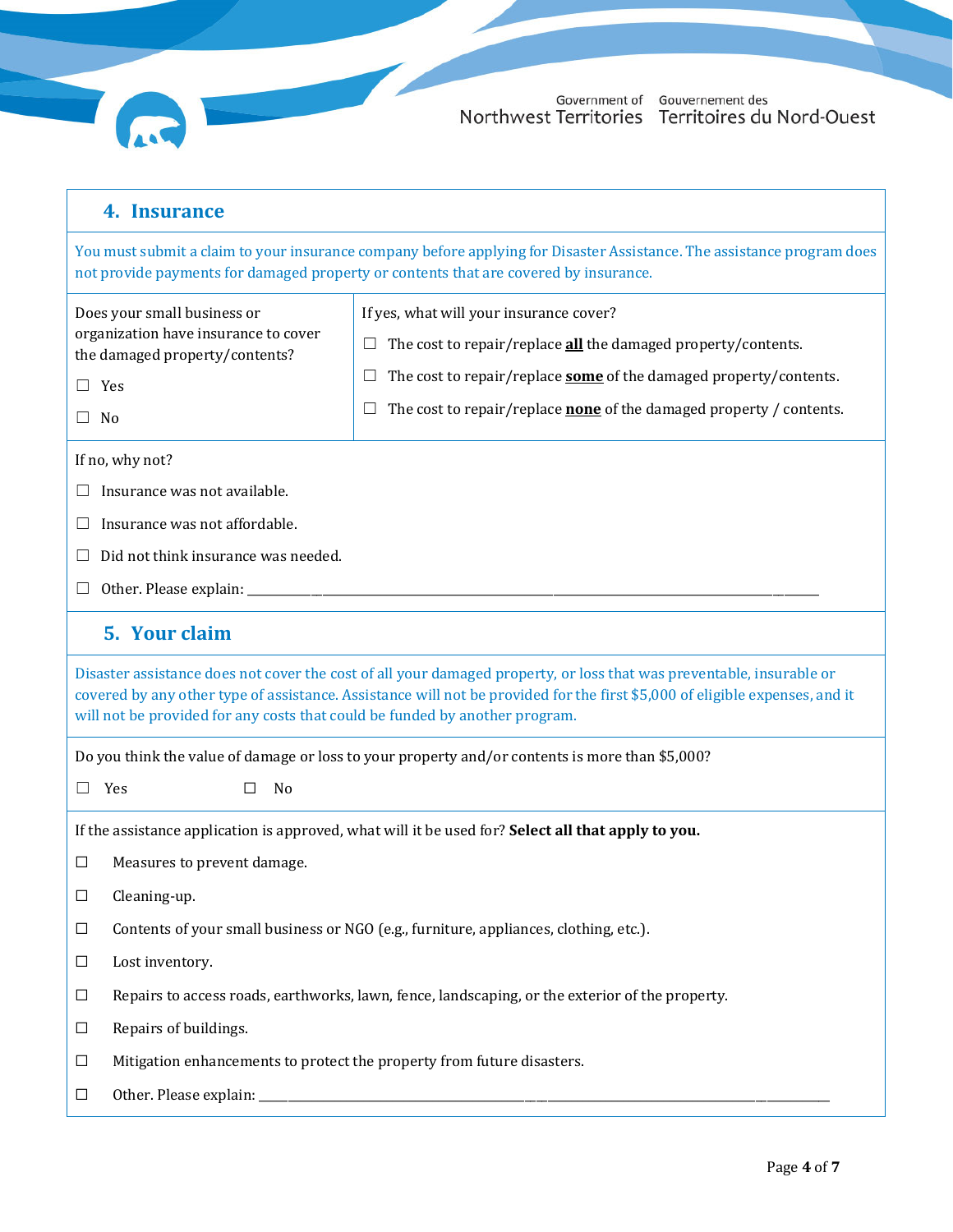Government of Gouvernement des<br>Northwest Territories Territoires du Nord-Ouest

|                                                                                                                                                 | Please select one option:                                                                                    |              |  |  |
|-------------------------------------------------------------------------------------------------------------------------------------------------|--------------------------------------------------------------------------------------------------------------|--------------|--|--|
| $\Box$                                                                                                                                          | I would like the GNWT to coordinate emergency abatement work (no cost to you).                               |              |  |  |
| □                                                                                                                                               | I will coordinate emergency abatement myself. (Make sure to put expenses on the claim for assistance.)       |              |  |  |
|                                                                                                                                                 | <b>Assistance for past disasters</b>                                                                         |              |  |  |
|                                                                                                                                                 | In the past, has the small business/non-government organization received disaster assistance from the GNWT?  |              |  |  |
| $\Box$                                                                                                                                          | Yes                                                                                                          |              |  |  |
| ⊔                                                                                                                                               | No - Skip to Section 6.                                                                                      |              |  |  |
|                                                                                                                                                 | If yes, what disaster was it for and what year did you receive assistance?                                   |              |  |  |
|                                                                                                                                                 | Name of the disaster:                                                                                        | Year (yyyy): |  |  |
| After receiving disaster assistance, to what extent was the property modified to prevent damage from other disasters?<br>Select all that apply: |                                                                                                              |              |  |  |
| $\Box$                                                                                                                                          | Moving buildings or structures to an area less at risk of being flooded.                                     |              |  |  |
| $\Box$                                                                                                                                          | Elevating your buildings or structures.                                                                      |              |  |  |
| $\Box$                                                                                                                                          | Moving a furnace, hot water heater and electrical box above flood level.                                     |              |  |  |
| $\Box$                                                                                                                                          | Replacing a furnace with baseboard heaters.                                                                  |              |  |  |
| $\Box$                                                                                                                                          | Installing weeping tiles and sump pumps on either the interior or exterior of buildings or structures.       |              |  |  |
| $\Box$                                                                                                                                          | Changing a heating system from fuel to another heat source to eliminate fuel tanks.                          |              |  |  |
| ⊔                                                                                                                                               | Securing propane tanks used for heating your home.                                                           |              |  |  |
| ப                                                                                                                                               | Using water-resistant building materials instead of drywall or water-resistance insultation.                 |              |  |  |
| ப                                                                                                                                               | Making structural changes to your buildings or structures to increase flood-proofing.                        |              |  |  |
| $\Box$                                                                                                                                          | Adding protection for earthquakes (e.g., installing foundation bolts, cripple wall bracing and shear walls). |              |  |  |
| $\Box$                                                                                                                                          | Disconnecting downspouts and foundation drains from sewers.                                                  |              |  |  |
| $\Box$                                                                                                                                          | Making your buildings or structures more resistant to wind and ice damage.                                   |              |  |  |
| $\Box$                                                                                                                                          | Installing protective plumbing (e.g., backflow prevention valves).                                           |              |  |  |
| $\Box$                                                                                                                                          | No modification were made.                                                                                   |              |  |  |
| □                                                                                                                                               | Other. Please explain:                                                                                       |              |  |  |
|                                                                                                                                                 |                                                                                                              |              |  |  |
|                                                                                                                                                 |                                                                                                              |              |  |  |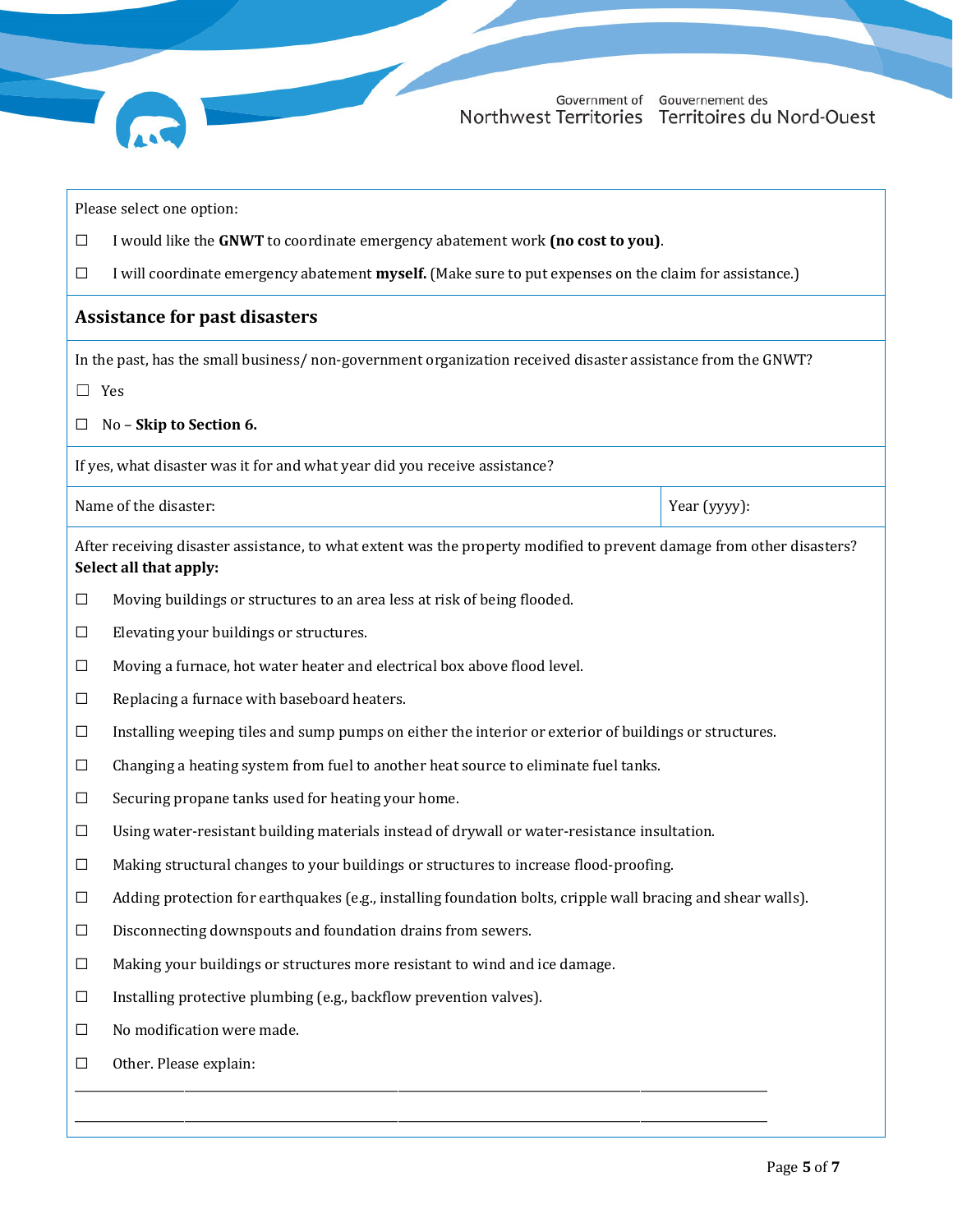Government of Gouvernement des Northwest Territories Territoires du Nord-Ouest

### **6. Documents to provide**

Please provide documents to show the small business/organization is eligible for the disaster assistance program. Provide all required documents within 60 days of submitting this form or contact your Pathfinder if you need more time.

#### **Documents checklist**

| $\checkmark$ | <b>Document</b>                                                                                               | <b>Examples</b>                                                                                                                                                                                                                                                                                                  | This applies to                                       |
|--------------|---------------------------------------------------------------------------------------------------------------|------------------------------------------------------------------------------------------------------------------------------------------------------------------------------------------------------------------------------------------------------------------------------------------------------------------|-------------------------------------------------------|
|              | Insurance coverage                                                                                            | • A letter or email from an insurance company explaining what<br>it will pay to repair/replace damaged property.                                                                                                                                                                                                 | Small businesses and non-<br>government organizations |
|              | Proof of ownership<br>/authorization to occupy<br>the land or authorization<br>to occupy the rented<br>space. | One of the following:<br>• Signed mortgage.<br>• Property tax bill.<br>• Certificate of title.<br>• Land title or lease or letter from the Department of Lands.<br>• Rental agreement or lease.<br>• Letter from your landlord.                                                                                  | Small businesses and non-<br>government organizations |
|              | Financial statements for<br>the most recent fiscal<br>year.                                                   | One of the following:<br>• Financial statements prepared by an accountant.<br>• T2 Corporation Income Tax Return.                                                                                                                                                                                                | Small businesses and non-<br>government organizations |
|              | Proof of<br>business/organization<br>registration.                                                            | One of the following:<br>• Certificate of federal incorporation.<br>• Certificate of existence - federal incorporation<br>• A business licence from the GNWT Corporate Registries or<br>your community.<br>• Certificates of compliance or good standing.<br>• Online report from the GNWT corporate Registries. | Small businesses only                                 |
|              | Income tax returns for<br>all owners for the most<br>recent tax year.                                         | • T1 General Income Tax and Benefits Return.                                                                                                                                                                                                                                                                     | Small businesses only                                 |
|              | One proof that your<br>organization is<br>registered to operate in<br>the NWT.                                | One of the following:<br>• Certificate of incorporation with the Societies Act.<br>• Letters of status.                                                                                                                                                                                                          | Non-Profit Organizations<br>only                      |